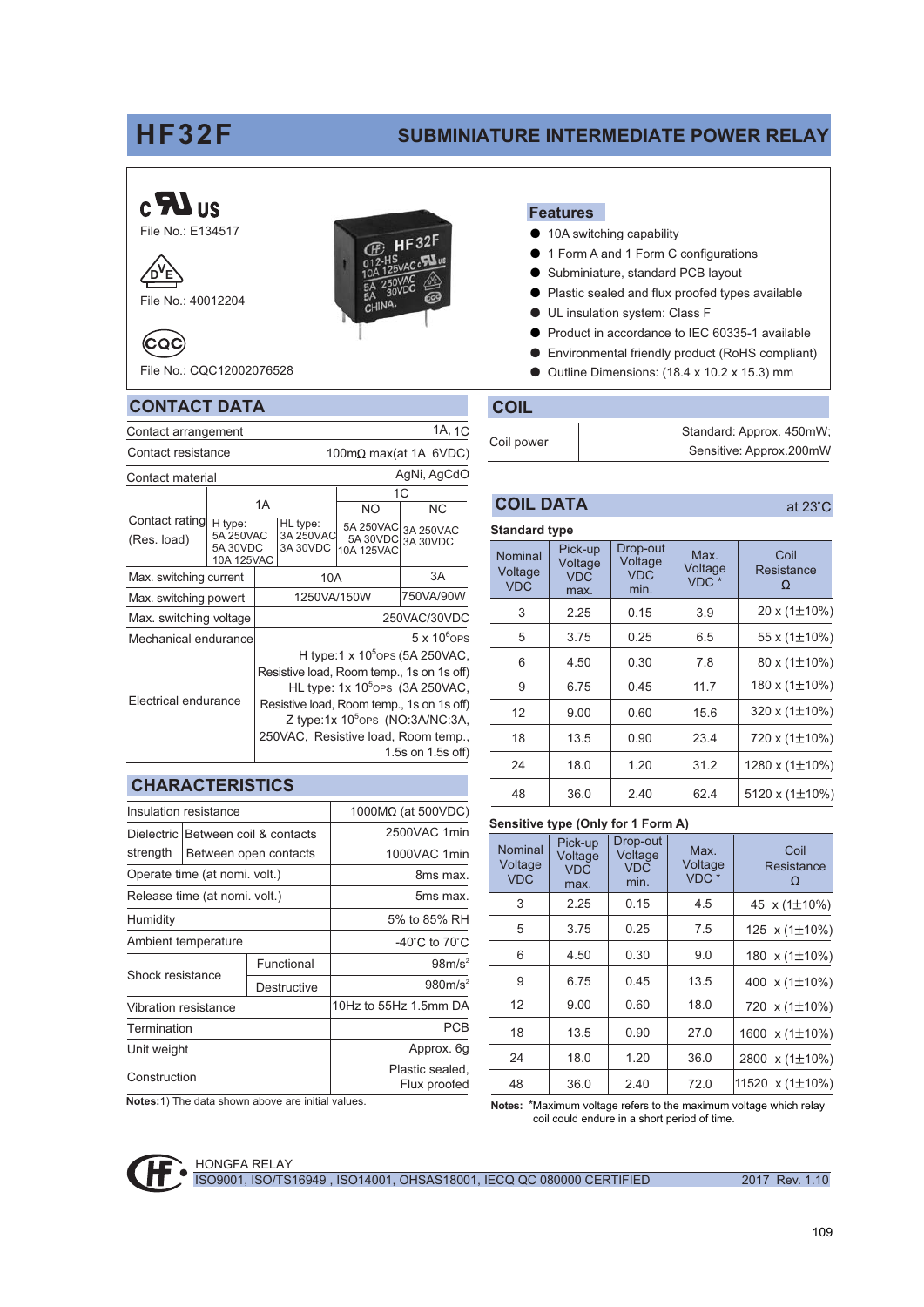## **SAFETY APPROVAL RATINGS**

| UL/CUL     |          | AgCdO, AgNi | H type: 5A 250VAC /30VDC at $70^{\circ}$ C<br>10A 125VAC at 70°C<br>HL type: 3A 250VAC /30VDC at 70°C |
|------------|----------|-------------|-------------------------------------------------------------------------------------------------------|
|            | 1 Form A | AgCdO       | H type: 1/10HP 125VAC at 70°C                                                                         |
|            |          |             | 1/6HP 250VAC at 70°C                                                                                  |
|            |          |             | 10LRA /1.5FLA 120VAC at 70°C                                                                          |
|            |          |             | HL type: 5A 125VAC at 70°C                                                                            |
|            | 1 Form C | AgCdO, AgNi | 3A 250VAC/30VDC at 70°C                                                                               |
| <b>VDE</b> | 1 Form A | AgCdO, AgNi | H type: 5A 250VAC /30VDC at 70 C                                                                      |
|            |          |             | HL type: 3A 250VAC /30VDC at 70°C                                                                     |
|            | 1 Form C | AgCdO, AgNi | 3A 250VAC/30VDC at 70°C                                                                               |
|            |          |             |                                                                                                       |

Notes: 1) All values unspecified are at room temperature.

2) Only typical loads are listed above. Other load specifications can be available upon request.

#### **ORDERING INFORMATION**  $HF32F /$ 012  $-H$  $\overline{3}$ (XXX) S  $\Omega$ L **Type Coil voltage** 3, 5, 6, 9, 12, 18, 24, 48VDC Contact arrangement H: 1 Form A Z: 1 Form C Construction<sup>1)</sup> S: Plastic sealed Nil: Flux proofed **Coil Power** L: Sensitive (Only for 1 Form A) Nil: Standard **Contact Capacity** Q: High Capacity (Only for Sensitive) Nil: Standard **Contact material** 3: AgNi Nil: AqCdO Special code<sup>3)</sup> **XXX:** Customer special requirement **Nil: Standard**

Notes: 1) Under the ambience with dangerous gas like H2S, SO2 or NO2, plastic sealed type is recommended; Please test the relay in real applications. If the ambience allows, flux proofed type is preferentially recommended.

2) Contact is recommended for suitable condition and specifications if water cleaning or surface process is involved in assembling relays on PCB.

3) The customer special requirement express as special code after evaluating by Hongfa. e.g.(335) stands for product in accordance to IEC 60335-1 (GWT).